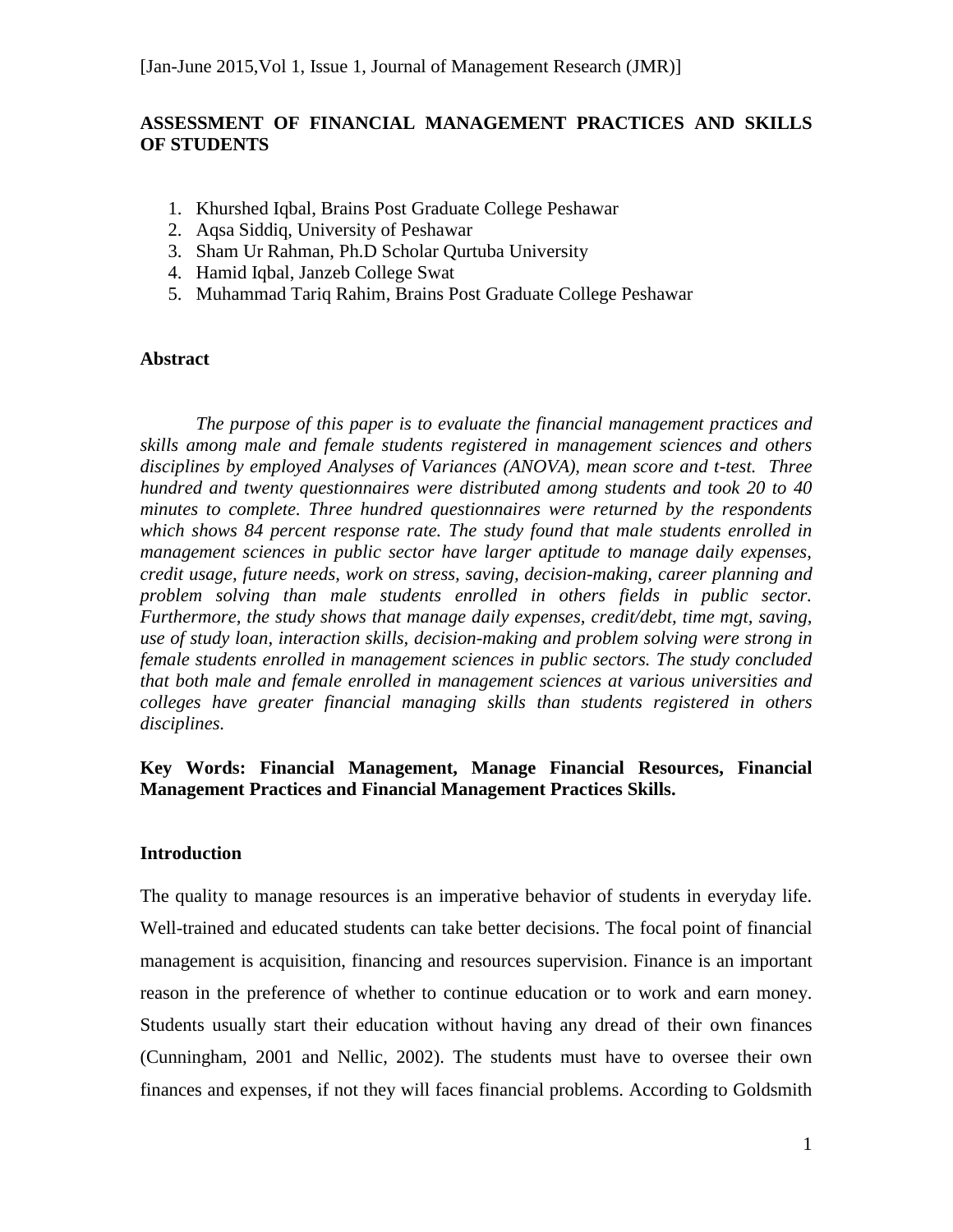and Goldsmith, 2006; Kidwell and Turrisi, 2004; Masud et al. , 2004; Norvilitis et al. , 2006 students have easily access to educational credit and loans however, they lack of financial management skills and knowledge to handle money, hence they faces financial problems in students life. Financial management practices and skills (FMPS) have mandatory impact on the future life. According to Holub, 2002; Nellie, 2002; Norvilitis et al., 2006; Norvilitis et al., 2003; that those individual who have less FMPS have high stress and low satisfaction. Young people may be badly prepared to manage the basic requirement costs, which lead to high level of stress and a reduced amount of wellbeing. (Norvilitis and Santa, 2002; Roberts and Jones, 2001.) Financial management education is the core source to reduce financial problem. In the words of Brennan and Ritters (2004) financial education can financially empower the individuals. According to Chiang (2007) financial problems are the key cause for discontinuing education in the U.S. Chen and Volpe (1998) found that those individual who have more FMSK (financial management skills and knowledge) can take accurate decisions associated with investing, savings, and borrowing and most of the students have lack of FMS.

#### **Literature Review**

In the words of Masud, 2004; and Sabri, 2008 found that university level students have not have of FMS and they faced pecuniary troubles. Two decades before troubles associated with FSK (financial skills and knowledge) were discusses between family members and economists (Braunstein and Weleh, 2002). Most of the current research studies concentrated on the planning related to finance and found that many of the them have lack of FMKS and failed to manage their expenses. Due to lack of FMSK students in the academia have little financial pleasure, enormous debt, elevated tension and somber credit card usage (Holub, 2002; Nellie, 2002; Norrilitis et al, 2006; Norvilitis et al, 2003). In the words of Norvilitis ans Santa, 2002; Roberts and Jones, 2001 teenager students untrained to resourcefully plan their expenses related to psychological needs and they have far above the ground level of anxiety and near to the ground level of welfare. According to Ritters 2004 the role of FME (financial management educations) were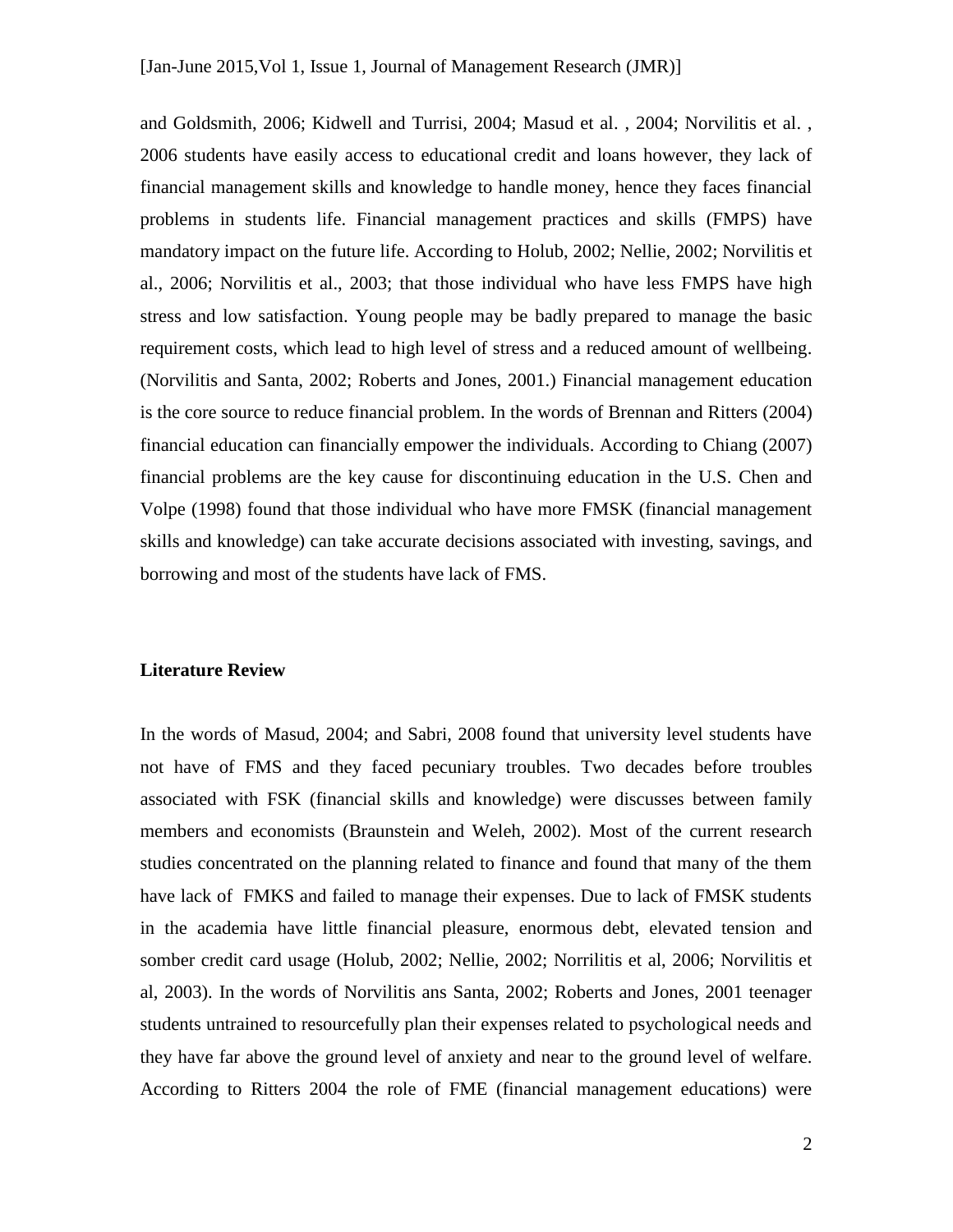incredibly imperative as FME empower the consumers in decision making related to money-making, shelter and physical condition. Chiang 2001 found that one of the severe reasons of leaving education in US was financial pressure. Chen and Volpe (1998) found that those students who have high level of FMSK they made correct decisions about savings, investing and borrowing and those who have low level of FMSK they made wrong decision about savings, investing and borrowing. Most of the researchers found that students facing financial problems due to lack of FMSK (Norvilities 2006). Seaward and kemp 2000; Warwick and Mansfied, 2000 found students who were badly involved in debt might not know the insinuation of their financial activities. Norvilities et al, 2006; and Hilgert and Hogart 2003 found that FMSK is powerful predictor of FB (financial behavior). Perry and Morris 2005 concluded similar results. FK have strongest effect on the FB of the students and financial resources of the students come from parents, credit cards, part time job and loans, (Leskinen and Raijas 2006). FMSK are required to match students needs with their financial resources and FMSK includes know financial activities and use of financial activities. According to Kempson financial ability skills as the know-how and knowledge that permits public to get the skills and pact with financial matters related to everyday life and finely make the right decisions. Most of the researchers agreed that FMK as a fundamental element of financial plans and decision making. Providing information as knowledge and the ability to implement information as knowledge into action are different. FK means financial literacy concerning financial information while financial skills means the ability to implement such knowledge into action and make financial planning and decisions. Financial skills include both expected and erratic situations on financial contexts (Kempson et al 2006). In the words of Leskinen and Raijas 2006 financial skills are the foundation of financial knows how. Hira, 1997; Joo and Grable, 2004; Porter and Garman. 1993; Leskinen and Raijus, 2006 found that education, age, socialization, family, attitude, society, culture and economic are positively associated with FSK.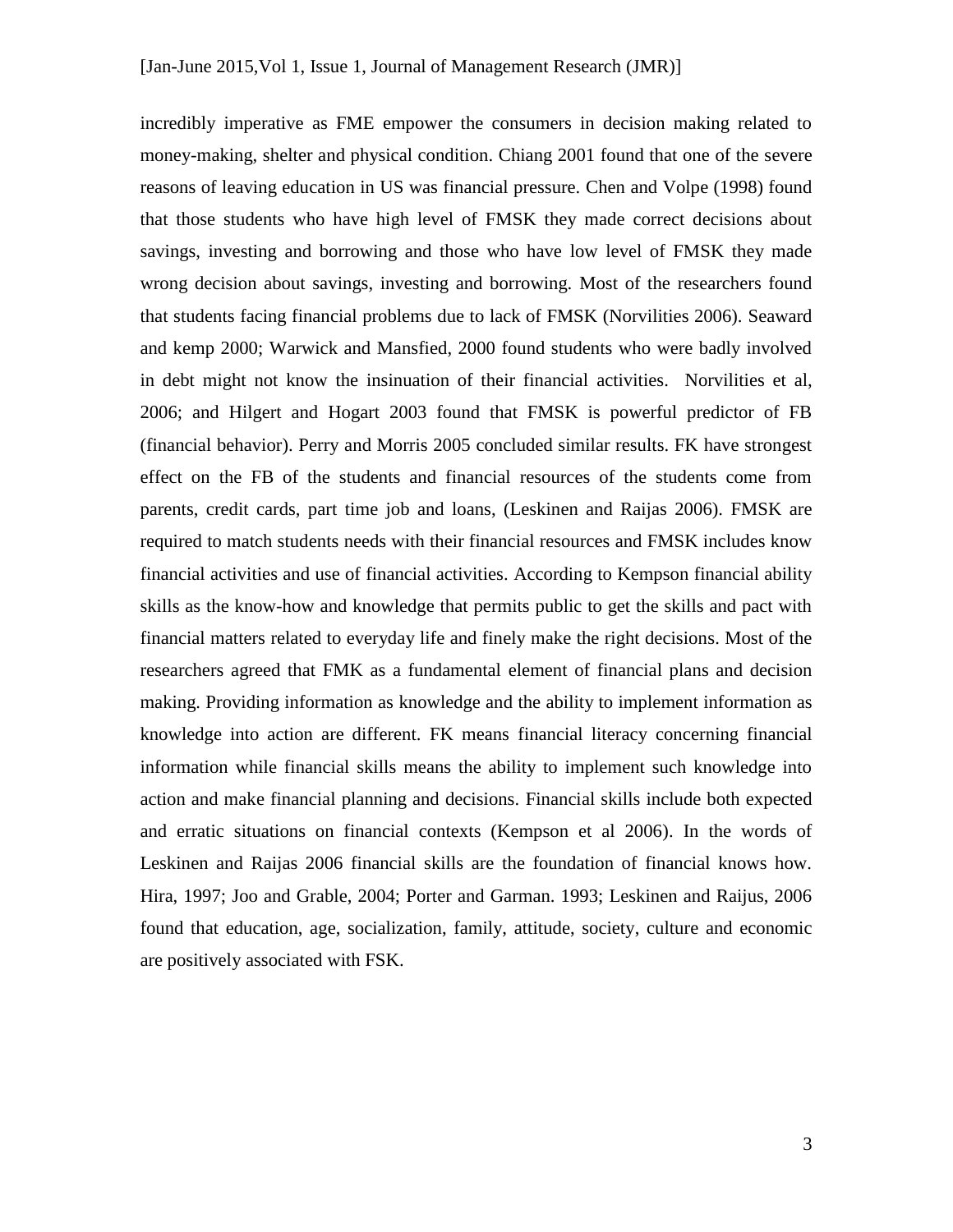### **Methodology**

Methodology section in this paper includes data collection method, sample size, measurement and statistical tools. Primary data were collected via SAQ (self administrated questionnaire) in the start of 2012. In this study the SAQ includes questions like manage daily expenses, credit, future needs, time mgt, stress mgt, saving, use of study loan, interaction skills, decision making, problem solving, and career planning. In this study the sample contained both male and female students of mgt sciences and others sciences (like physical sciences, natural sciences, social sciences) of private and public sector universities and colleges in KPK. Three hundred and twenty questionnaires were distributed among students and took 20 to 40 minutes to complete. Three hundred SAQ were returned by the respondents which shows 84 percent response rate. Eleven items level on a five point Likart type scale range from no skills at all to very skilful. Analyses of variances (ANOVA) and t-test were used to conclude the differences in FMK among mgt sciences students and others sciences students in private and public sector universities and colleges.

#### **Results**

Table 1 presents total mean score of male and female students enrolled in public sector universities and colleges. Male students in management sciences in public sector have larger aptitude to manage daily expenses, credit usage, future needs, work on stress, saving, decision-making, career planning and problem solving than male students enrolled in others fields in public sector. Although time mgt, use of loan, interaction skills were better in others sciences students in public sector. Moreover, the analysis presented in table 1 shows that manage daily expenses, credit/debt, time mgt, saving, use of study loan, interaction skills, decision making and problem solving were strong in female students enrolled in management sciences in public sectors. Same level of stress management skills and managing future needs were found among female students enrolled in management sciences and others disciplines. Table 2 depicts total mean score of male and female students enrolled in private sector universities and colleges. The data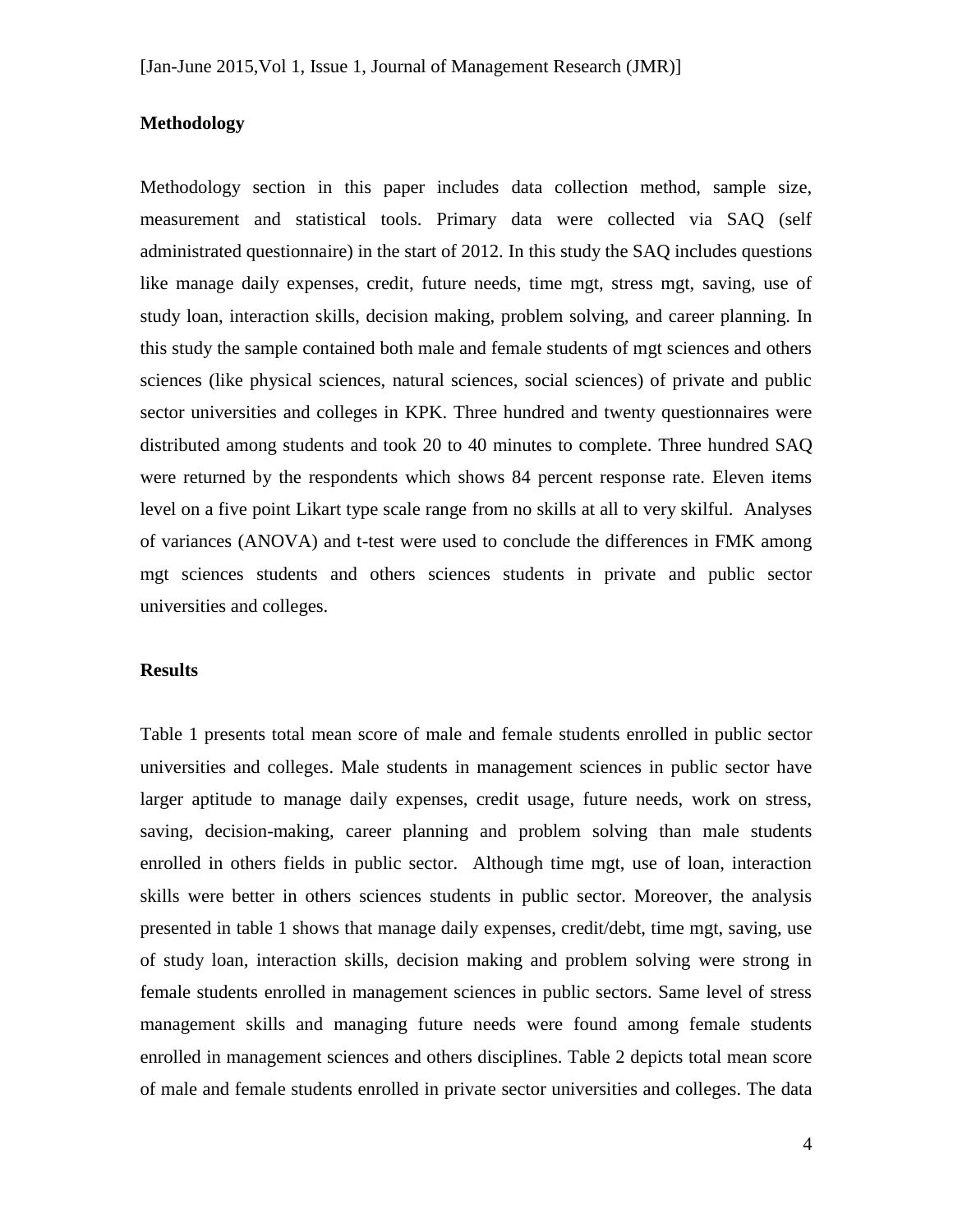in table 2 shows that credit/debt, time mgt, stress mgt, saving, use of study loan, interaction skills, decision making, problem solving and career planning were more strong in male students enrolled in management sciences in various private universities and colleges as compare to the students enrolled in others disciplines. All of the eleven skilled used in the study were strong in female students enrolled in management sciences in private sector colleges and universities. Moreover, both male and female students enrolled in management sciences in public sector have greater management skills and practices as compare to the students registered in others disciplines.

### **Conclusions**

It is concluded from this study that equally male and female in management sciences at different universities and colleges in public as well as in private sector in Khyber Pakhtunkhwa have greater FMS than students registered in others disciplines. Male students in management sciences in public sector have larger aptitude to manage daily expenses, credit usage, future needs, work on stress, saving, decision-making, career planning and problem solving than male students enrolled in others fields in public sector. Manage daily expenses, credit/debt, time mgt, saving, use of study loan, interaction skills, decision making and problem solving were strong in female students enrolled in management sciences in public sectors. Same level of stress management skills and managing future needs were found among female students enrolled in management sciences and others disciplines. It is recommended that policy makers should provide financial management education as it is the core source to reduce financial problem.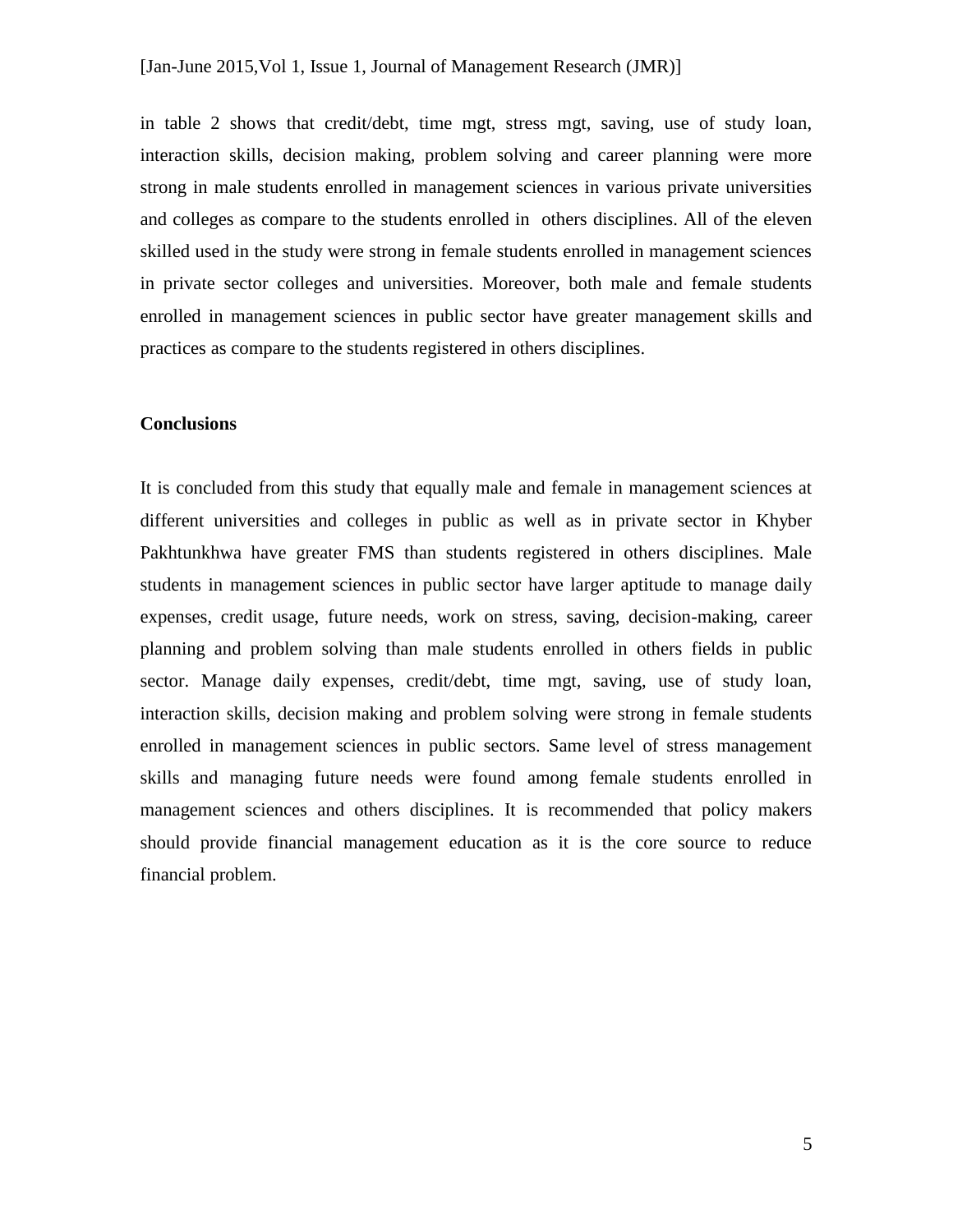| $\mathbf{\tilde{c}}$<br><b>Components</b> | Male St.<br><b>Enrolled</b><br><b>Mgt</b><br>in<br><b>Sciences</b> | <b>Male</b><br>St.<br><b>Enrolled</b> in<br>others<br><b>Fields</b> | t-value | Sig.  | <b>Female</b><br>St.<br><b>Enrolled</b><br><b>Mgt</b><br>in<br><b>Sciences</b> | <b>Female</b><br>St.<br><b>Enrolled</b><br>in others<br><b>Fields</b> | t-value | Sig.  |
|-------------------------------------------|--------------------------------------------------------------------|---------------------------------------------------------------------|---------|-------|--------------------------------------------------------------------------------|-----------------------------------------------------------------------|---------|-------|
| Daily<br>Manage                           | 6.48                                                               | 6.000                                                               | 03.291  | 0.000 | 4.910                                                                          | 4.001                                                                 | 06.976  | 0.000 |
| <b>Expenses</b>                           |                                                                    |                                                                     |         |       |                                                                                |                                                                       |         |       |
| Credit/Debt                               | 6.90                                                               | 6.02                                                                | 02.029  | 0.001 | 4.820                                                                          | 4.720                                                                 | 02.935  | 0.010 |
| <b>Future Needs</b>                       | 6.82                                                               | 6.70                                                                | 05.816  | 0.000 | 4.001                                                                          | 4.001                                                                 | 12.821  | 0.000 |
| Time Mgt                                  | 6.13                                                               | 6.18                                                                | 02.210  | 0.001 | 4.720                                                                          | 4.520                                                                 | 23.179  | 0.000 |
| <b>Stress Mgt</b>                         | 6.72                                                               | 6.11                                                                | 07.917  | 0.000 | 4.821                                                                          | 4.821                                                                 | 02.019  | 0.001 |
| Saving                                    | 6.82                                                               | 6.77                                                                | 09.701  | 0.000 | 4.521                                                                          | 4.401                                                                 | 11.291  | 0.000 |
| Use of Study Loan                         | 6.02                                                               | 6.18                                                                | 02.426  | 0.002 | 4.770                                                                          | 4.720                                                                 | 12.891  | 0.000 |
| <b>Interaction Skills</b>                 | 6.52                                                               | 6.70                                                                | 02.910  | 0.000 | 4.889                                                                          | 4.719                                                                 | 07.987  | 0.000 |
| Decision Making                           | 6.88                                                               | 6.46                                                                | 11.643  | 0.000 | 4.559                                                                          | 4.410                                                                 | 10.090  | 0.000 |
| Problem Solving                           | 6.72                                                               | 6.66                                                                | 22.964  | 0.000 | 4.662                                                                          | 4.581                                                                 | 13.921  | 0.000 |
| Career Planning                           | 6.44                                                               | 6.30                                                                | 02.435  | 0.001 | 4.331                                                                          | 4.331                                                                 | 18.689  | 0.000 |
| <b>Total</b>                              | 72.45                                                              | 70.08                                                               | 73.342  | 0.005 | 51.000                                                                         | 49.225                                                                | 122.799 | 0.011 |

**Table 1: Male and Female Students Enrolled in Public Sector Universities and Colleges** 

**Table 2: Male and Female Students Enrolled in Private Sector Universities and Colleges** 

| <b>Components</b>         | Male St.<br><b>Enrolled</b><br><b>Mgt</b><br>in<br><b>Sciences</b> | St.<br><b>Male</b><br><b>Enrolled</b> in<br>others<br><b>Fields</b> | t-value | Sig.  | Female<br>St.<br><b>Enrolled</b><br><b>Mgt</b><br>in<br><b>Sciences</b> | <b>Female</b><br>St.<br><b>Enrolled</b><br>in others<br><b>Fields</b> | t-value | Sig.  |
|---------------------------|--------------------------------------------------------------------|---------------------------------------------------------------------|---------|-------|-------------------------------------------------------------------------|-----------------------------------------------------------------------|---------|-------|
| Daily<br>Manage           | 5.36                                                               | 5.29                                                                | 02.121  | 0.001 | 4.610                                                                   | 4.410                                                                 | 2.910   | 0.000 |
| <b>Expenses</b>           |                                                                    |                                                                     |         |       |                                                                         |                                                                       |         |       |
| Credit/Debt               | 5.91                                                               | 5.82                                                                | 02.610  | 0.001 | 4.510                                                                   | 4.480                                                                 | 6.129   | 0.000 |
| <b>Future Needs</b>       | 5.99                                                               | 5.99                                                                | 05.910  | 0.000 | 4.920                                                                   | 4.900                                                                 | 3.064   | 0.000 |
| Time Mgt                  | 5.76                                                               | 5.55                                                                | 04.760  | 0.000 | 4.881                                                                   | 4.710                                                                 | 2.296   | 0.001 |
| <b>Stress Mgt</b>         | 5.78                                                               | 5.71                                                                | 07.860  | 0.000 | 4.771                                                                   | 4.710                                                                 | 2.201   | 0.001 |
| Saving                    | 5.66                                                               | 5.51                                                                | 02.920  | 0.001 | 4.551                                                                   | 4.450                                                                 | 3.910   | 0.000 |
| Use of Study Loan         | 5.36                                                               | 5.17                                                                | 03.628  | 0.000 | 4.918                                                                   | 4.810                                                                 | 4.339   | 0.000 |
| <b>Interaction Skills</b> | 5.78                                                               | 5.62                                                                | 02.910  | 0.001 | 4.876                                                                   | 4.516                                                                 | 6.269   | 0.000 |
| Decision Making           | 5.82                                                               | 5.80                                                                | 08.926  | 0.000 | 4.331                                                                   | 4.301                                                                 | 3.069   | 0.000 |
| Problem Solving           | 5.76                                                               | 5.70                                                                | 11.091  | 0.000 | 4.229                                                                   | 4.109                                                                 | 4.562   | 0.000 |
| Career Planning           | 5.92                                                               | 5.80                                                                | 17.029  | 0.000 | 4.216                                                                   | 4.209                                                                 | 2.916   | 0.000 |
| <b>Total</b>              | 63.10                                                              | 61.96                                                               | 69.765  | 0.003 | 50.913                                                                  | 49.605                                                                | 41.665  | 0.002 |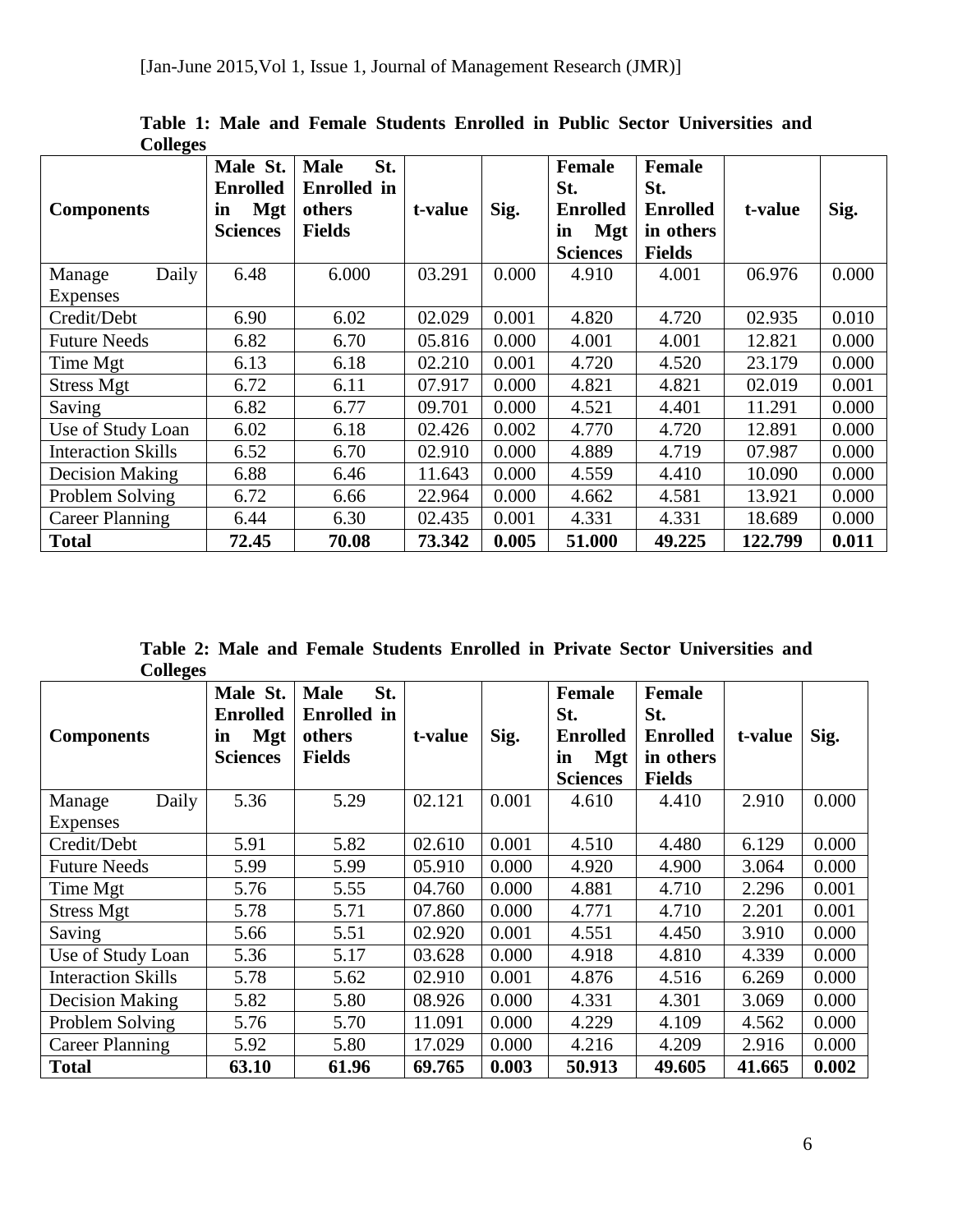| <u>rabit 9: Dunmar y or bitan Comparison or r'hiantial Divins.</u> |                    |        |       |  |  |  |  |
|--------------------------------------------------------------------|--------------------|--------|-------|--|--|--|--|
| <b>Items</b>                                                       | <b>Means Score</b> |        | Sig.  |  |  |  |  |
| 1) Public Colleges or Universities:                                |                    |        |       |  |  |  |  |
| A) Male Students Enrolled in Mgt Sciences                          | 72.450             | 3.091  | 0.000 |  |  |  |  |
| B) Male Students in Enrolled Others Fields                         | 70.080             |        |       |  |  |  |  |
| 2) Public Colleges or Universities:                                |                    |        |       |  |  |  |  |
| A) Female Students Enrolled in Mgt Sciences                        | 51.000             | 2.981  | 0.000 |  |  |  |  |
| B) Female Students in Enrolled Others Fields                       | 49.225             |        |       |  |  |  |  |
| 3) Private Colleges or Universities:                               |                    |        |       |  |  |  |  |
| A) Male Students Enrolled in Mgt Sciences                          | 63.100             | 5.921  | 0.000 |  |  |  |  |
| B) Male Students Enrolled in Others Fields                         | 61.960             |        |       |  |  |  |  |
| 4) Private Colleges or Universities:                               |                    |        |       |  |  |  |  |
| A) Female Students Enrolled in Mgt Sciences                        | 50.813             | 12.621 | 0.000 |  |  |  |  |
| B) Female Students Enrolled in Others Fields                       | 49.605             |        |       |  |  |  |  |

**Table 3: Summary of Mean Comparison of Financial Skills.** 

# **REFERENCES:**

- Bayer P, Bernheim B, Scholz J (2009). The effect of financial education in the workplace: Evidence from a survey of employers. Econ. Inquiry, 47(4): 505-624.
- Borden LM, Lee SA, Serido J, Collins D (2008). Changing College Students'Financial Knowledge Attitude, and Behavior through Seminar Participation. J. Fam. Econ. Issues, 29: 23-40
- Chen H, Volpe RP (1998). An Analysis of Personal Financial Literacy among College Students. Financ. Sery. Rev., 7(2): 107-12.
- Fox j, Bartholomae S, Lee J (2005). Building the Case for Financial Education j. Consum. Aff., 39(1): 195-214.
- Goldsmith RE. Goldsmith EB (2006). The Effect of Investment Education on Gender Differences in Financial Knowledge. J. Pers. Financ., 5(2): 55-69.
- Kempson E, Collard S, Moore N (2006), Measuring Financial Capability: An exploratory study for the Financial Services Authority. In European Credit Research Institute (Ed.), Consumer Financial Capability: